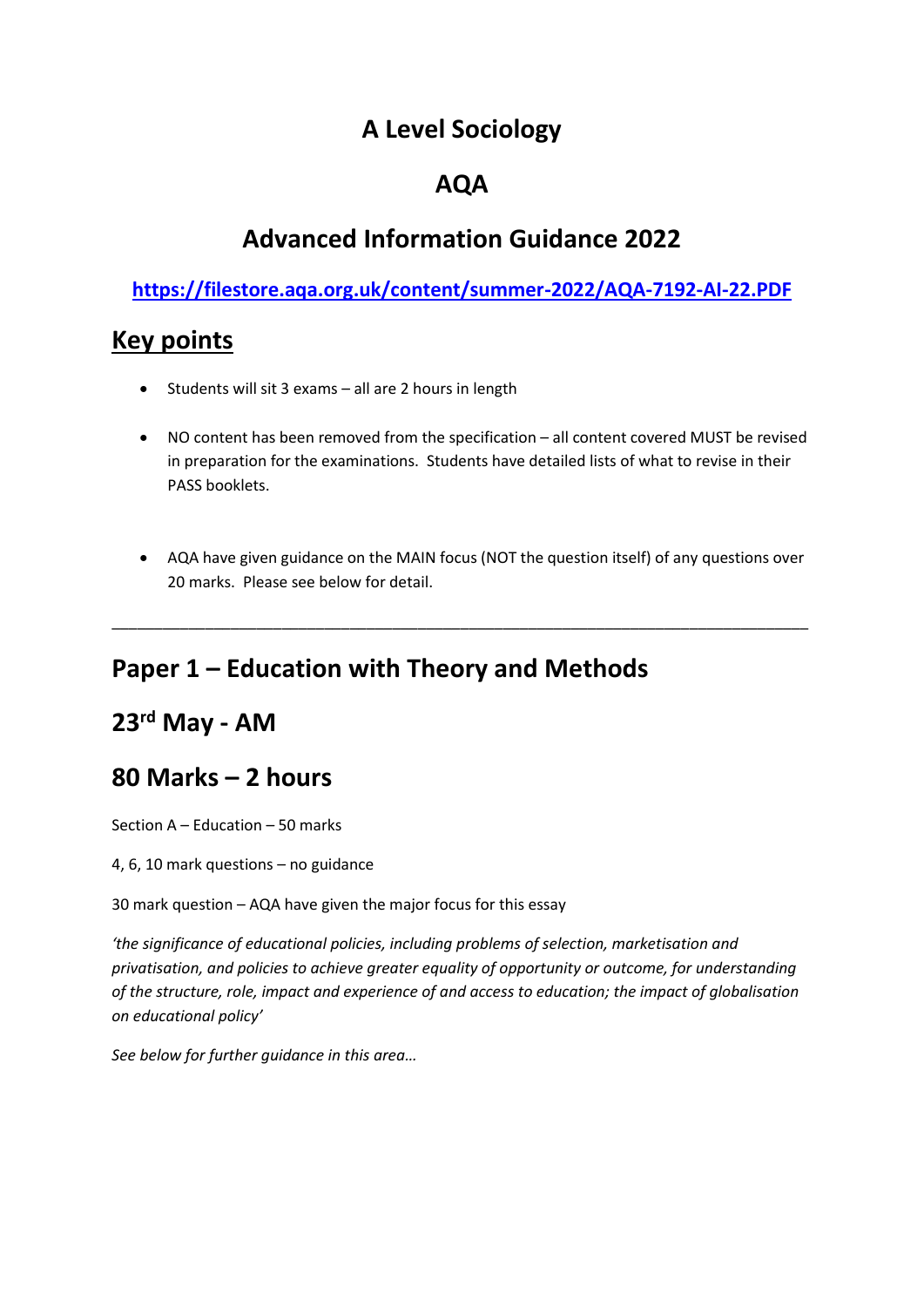#### Minimum content to be covered

The impact of educational policies of selection, marketisation and privatisation, such as the tripartite system and the post-1988 education system, in relation to educational standards and class differences of outcome; the globalisation of educational policy.

#### **Ball, Whitty, David**

The impact of educational policies aimed at achieving greater equality of opportunity or outcome, eg the comprehensive system, compensatory education policies, education action zones and tuition fees.

#### Douglas, Keddie, Ball

Education policies in relation to gender and ethnic differences and their impact, eg GIST, WISE and multicultural education.

#### Francis, Sewell, Mirza

Different sociological explanations of the impact of educational policies, eg in relation to parentocracy and differences in economic and cultural capital.

Gewirtz, Gillborn & Youdell, Bartlett

- Section B Methods in context 20 marks no guidance given
- Section C Theory and Methods 10 marks no guidance given

### **Paper 2 – Topics in Sociology**

### **7 th June PM**

### **80 marks – 2 hours**

Section A – Families and Households – 40 marks

2 x 10 mark questions – no guidance given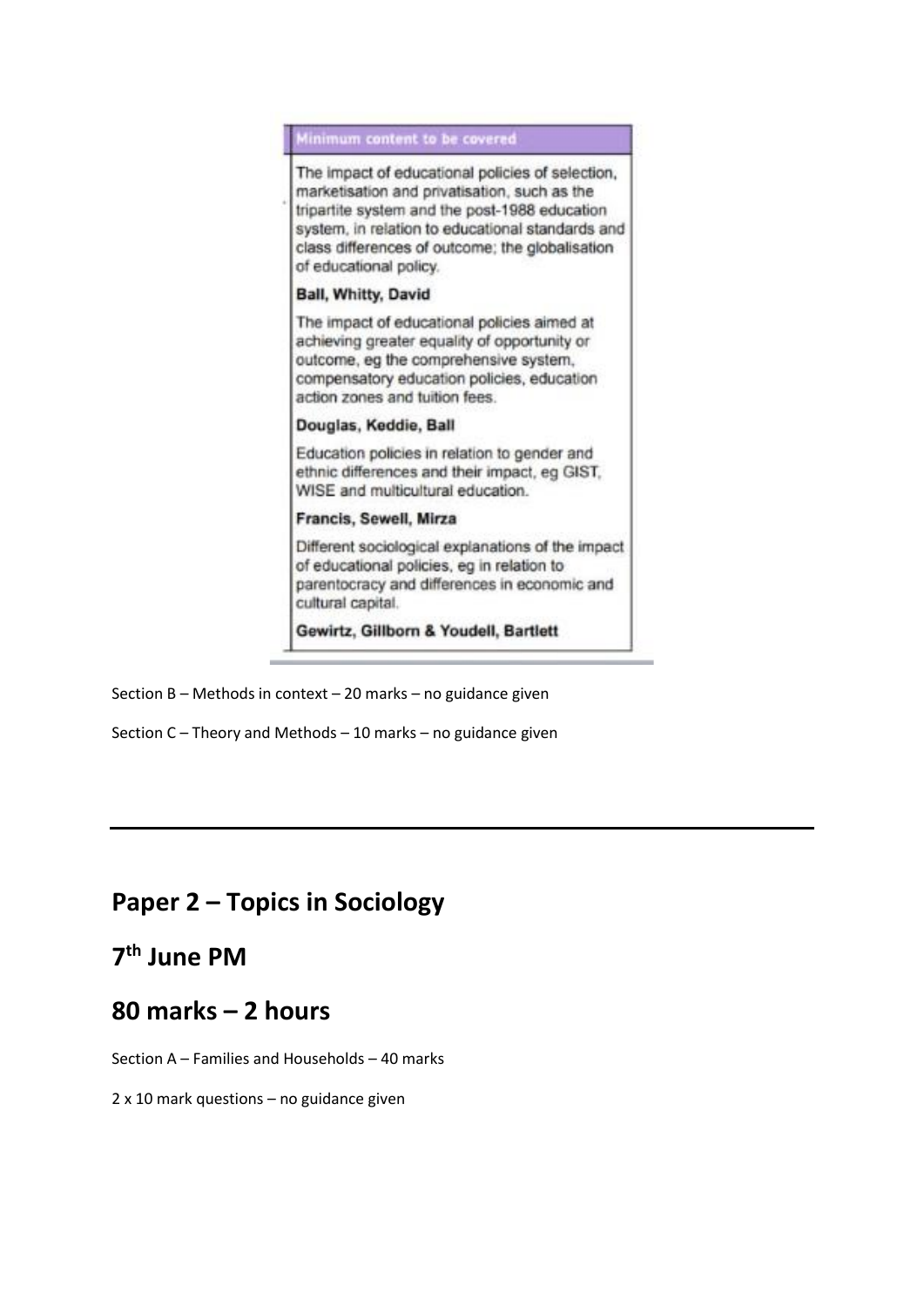20 mark question - AQA have given the major focus for this essay

*'the relationship of the family to the social structure and social change, with particular reference to the economy and to state policies'*

|             | Different sociological views, eg functionalist,<br>feminist, Marxist, New Right and postmodernist,<br>on the role of the family and its relationship to<br>wider social structures such as the economy. |
|-------------|---------------------------------------------------------------------------------------------------------------------------------------------------------------------------------------------------------|
|             | Parsons, Murdock, Zaretsky, Oakley                                                                                                                                                                      |
| the family. | The impact of government legislation, eg<br>divorce, adoption and same sex marriage, and<br>policies, eg education, housing and welfare, on                                                             |
|             | Donzelot, Leonard, Murray                                                                                                                                                                               |

Section B – Beliefs in Society - 40 marks

2 x 10 mark questions – no guidance given

20 mark question - AQA have given the major focus for this essay

*'ideology, science and religion, including both Christian and non-Christian religious traditions'* 

#### **Content**

Science as a social construct. Issues in defining religion.

Durkheim, Giddens, Berger

Religion and science as belief systems and ideological influences.

#### Bainbridge, Weber, Berger

Different theoretical views on the role and function of religion, eg functionalist, Marxist (including neo-Marxist), feminist and postmodernist.

Durkheim, Parsons, Marx, El Sadaawi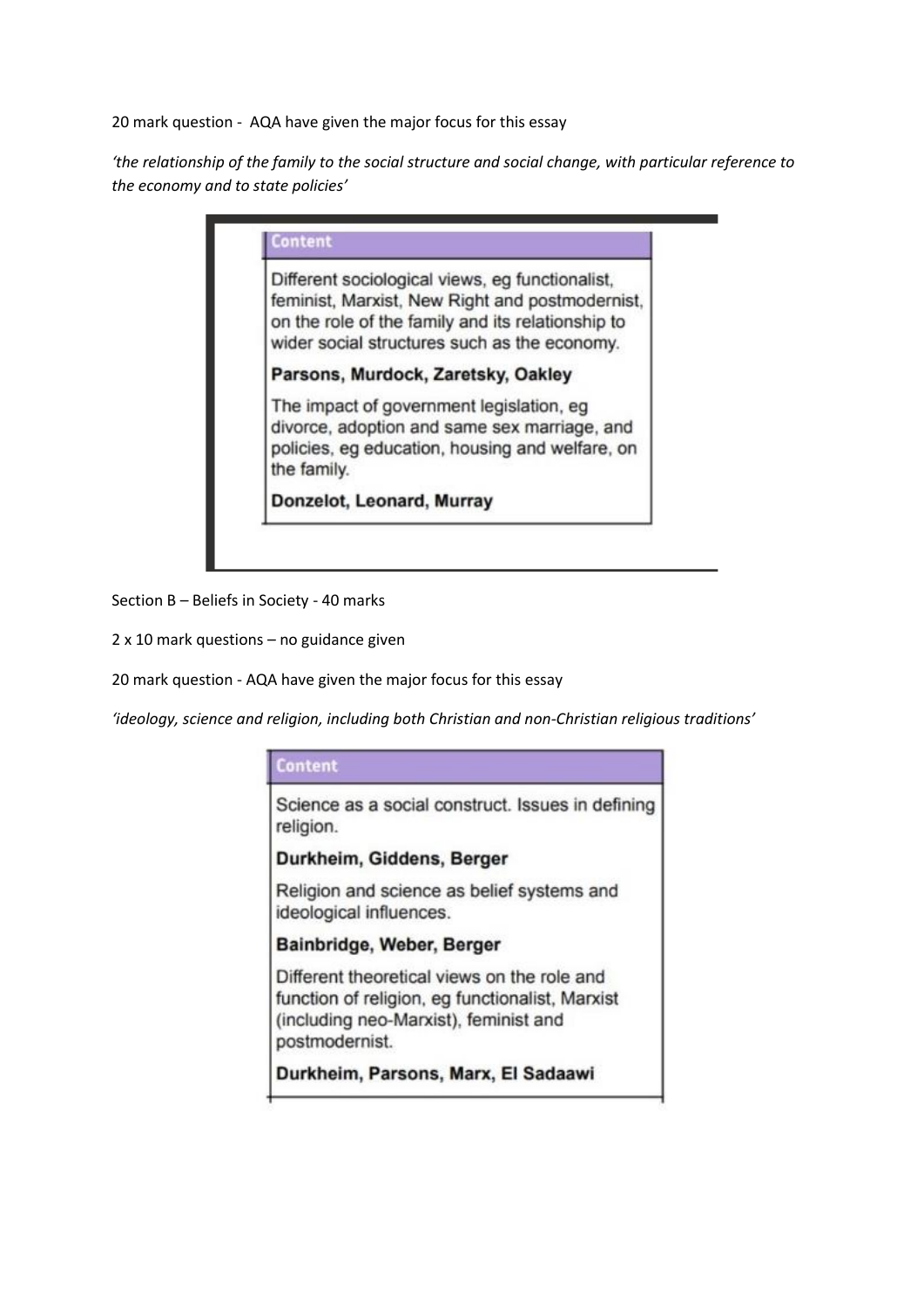# **Paper 3 - Crime and Deviance with Theory and Methods**

# **13th June AM**

# **80 marks – 2 hours**

Section A – Crime and Deviance – 50 marks

4, 6, 10 mark questions – no guidance

30 mark question – AQA have given the major focus for this essay

*'crime, deviance, social order and social control'*

| Functionalist explanations of crime, deviance,<br>social order and social control, eg positive<br>functions of crime, adaptations to strain, types<br>of subculture, differential association. |
|------------------------------------------------------------------------------------------------------------------------------------------------------------------------------------------------|
| Durkheim, Merton, A.K.Cohen, Cloward and<br>Ohlin                                                                                                                                              |
| Marxist and neo-Marxist explanations of crime,<br>deviance, social order and social control, eg<br>criminogenic capitalism, law making and critical<br>criminology.                            |
| Marx, Chambliss, Snider, Taylor, Walton &<br>Young                                                                                                                                             |
| Labelling theory of crime, deviance, social order<br>and social control, eg the social construction of<br>crime, the effects of labelling and deviance<br>amplification.                       |
| Becker, Cicourel, Lemert, S.Cohen,<br><b>Braithwaite</b>                                                                                                                                       |
| Right realist explanations of crime, deviance,<br>social order and social control, eg the causes of<br>crime and solutions to crime.                                                           |
| Wilson, Murray, Wilson & Kelling, Felson                                                                                                                                                       |
| Left realist explanations of crime, deviance,<br>social order and social control, eg relative<br>deprivation, subcultures and marginalisation.                                                 |
| Young, Lea & Young                                                                                                                                                                             |

See below for more questions